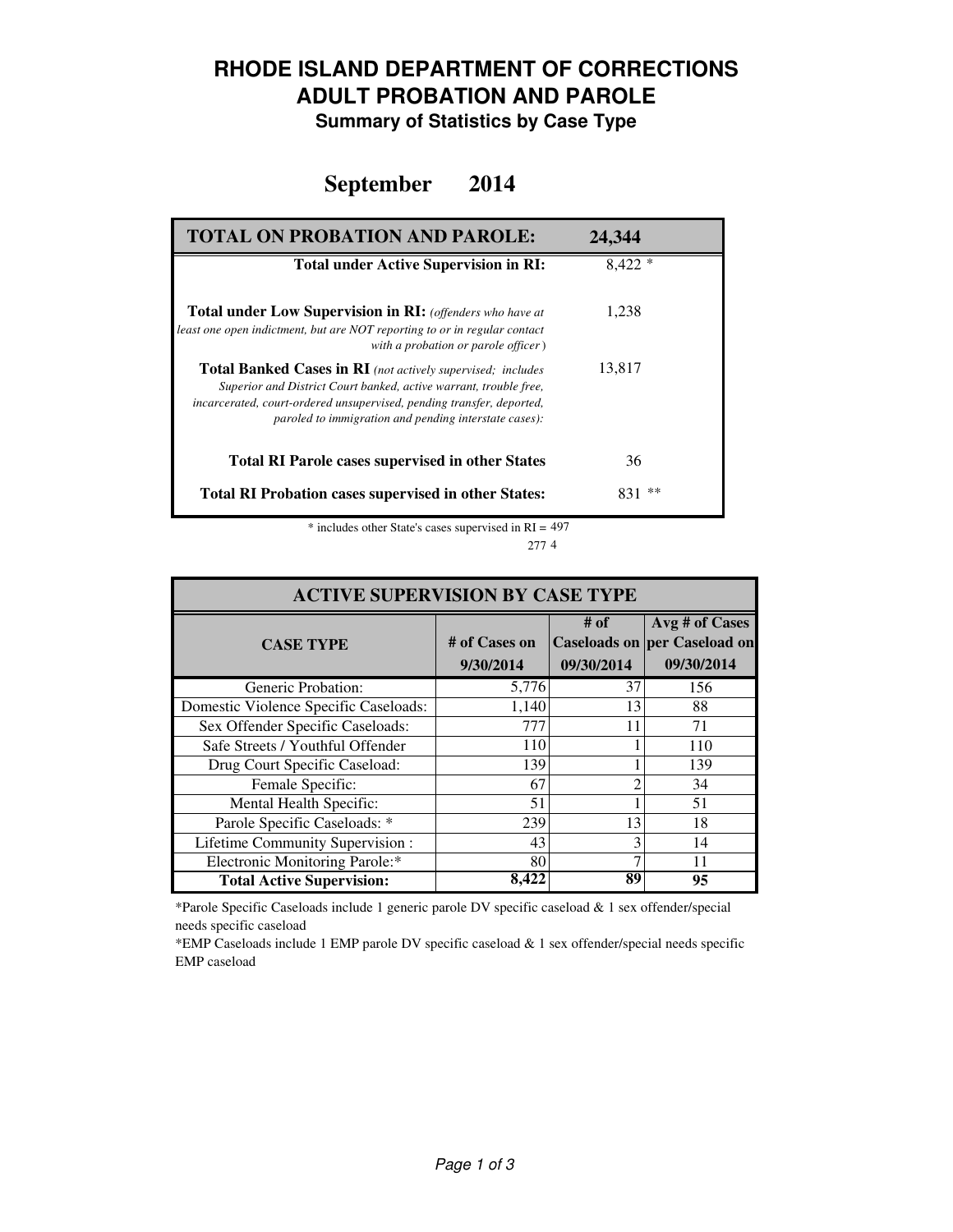# **RHODE ISLAND DEPARTMENT OF CORRECTIONS ADULT PROBATION AND PAROLE**

|  |  | <b>Summary of Statistics by Case Type</b> |  |  |  |
|--|--|-------------------------------------------|--|--|--|
|--|--|-------------------------------------------|--|--|--|

| NEW CASES AND CLOSED CASES BY CASE TYPE <sup>-1</sup> |                                                |                                                  |                                               |                                          |  |
|-------------------------------------------------------|------------------------------------------------|--------------------------------------------------|-----------------------------------------------|------------------------------------------|--|
| <b>CASE TYPE</b>                                      | <b>New Cases</b><br>During the<br><b>Month</b> | <b>Total New</b><br><b>Cases CY14 During the</b> | <b>Cases</b><br><b>Closed</b><br><b>Month</b> | <b>Total Cases</b><br><b>Closed CY14</b> |  |
| Generic Probation:                                    | 340                                            | 2875                                             | 178                                           | 1,524                                    |  |
| Domestic Violence Specific Caseloads:                 | 85                                             | 609                                              | 55                                            | 336                                      |  |
| Sex Offender Specific Caseloads:                      | 12                                             | 118                                              | h                                             | 35                                       |  |
| Safe Streets / Youthful Offender                      | 2                                              | 14                                               |                                               | 3                                        |  |
| Drug Court Specific Caseload:                         | 4                                              | 50                                               |                                               | 19                                       |  |
| Female Specific:                                      | 0                                              | 0                                                |                                               | 3                                        |  |
| Mental Health Specific:                               | 0                                              | 0                                                |                                               | 5                                        |  |
| Parole Specific Caseloads: *                          | 14                                             | 142                                              |                                               | 22                                       |  |
| Lifetime Community Supervision:                       |                                                | 12                                               |                                               |                                          |  |
| Electronic Monitoring Parole:*                        | ာ                                              | 75                                               | 6                                             | 52                                       |  |
| <b>Total for Active Supervision Cases:</b>            | 460                                            | 3,895                                            | 252                                           | 2,000                                    |  |

<sup>1</sup>This chart excludes all cases assigned to the MSU, regional low supervision or warrant, District Court incarcerated cases and court-ordered unsupervised cases. It also does not include any cases transferred from one caseload to another EXCEPT cases transferred from caseload 196 - Probation Hold status.

| <b>BANKED CASES</b> (not actively supervised)                      |                          |        |  |
|--------------------------------------------------------------------|--------------------------|--------|--|
| <b>CASE TYPE</b>                                                   | # of Cases on 09/30/2014 |        |  |
| <b>Minimum Supervision Unit (Superior Court Cases) Total:</b>      |                          | 10,271 |  |
| Trouble Free/Active Warrant Cases:                                 | 7,548                    |        |  |
| Court Ordered Unsupervised Cases:                                  | 295                      |        |  |
| <b>Incarcerated Cases:</b>                                         | 1.998                    |        |  |
| <b>Deported Cases:</b>                                             | 430                      |        |  |
| <b>District Court Administratively Banked Cases Total:</b>         |                          | 2,996  |  |
| <b>District Court Incarcerated Cases Total:</b>                    |                          |        |  |
| <b>District Court court ordered unsupervised cases Total:</b>      |                          | 76     |  |
| <b>Cases Paroled to Immigration or Another Jurisdiction:</b>       |                          | 10     |  |
| Active Parole Warrants (not included in active supervision totals) |                          | 36     |  |
| <b>Regional Probation Warrant Cases:</b>                           |                          | 335    |  |
| <b>Transfer Pool Cases:</b>                                        |                          | 92     |  |
| <b>Others States Cases Pending RI Interstate Acceptance:</b>       |                          |        |  |
| <b>Banked Total:</b>                                               |                          | 13,817 |  |